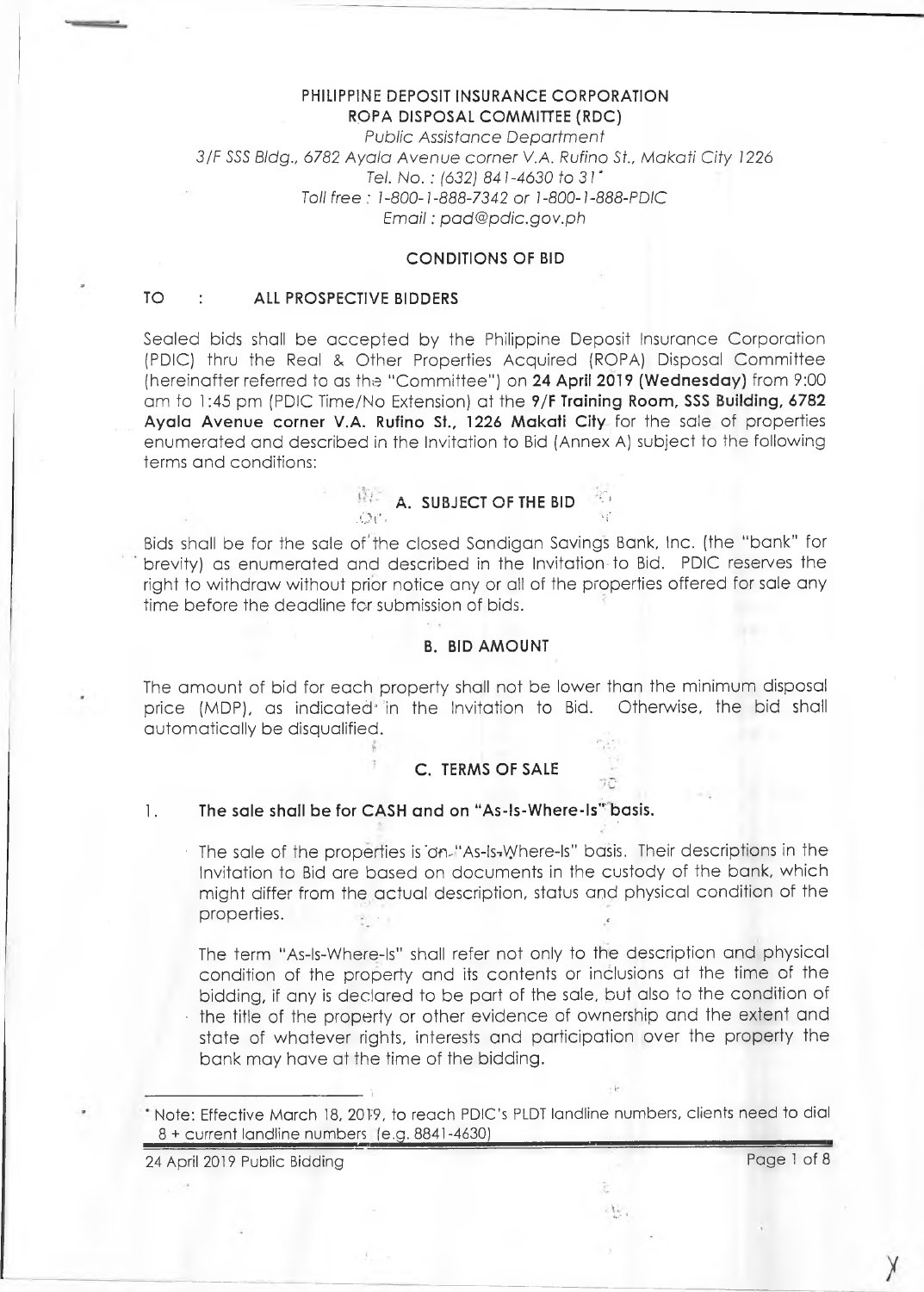The term "As-ls-Where-ls" shall also include the winning bidder's assumption of all unpaid taxes, fees and/or expenses, such as, but not limited to, capital gains tax or creditable withholding tax, whichever is applicable, value added tax, documentary stamp tax, registration and transfer fees, association or condominium fees and/or assessments, and all other expenses and charges in order to, as applicable, cause the transfer of the title to the winning bidder.

PDIC shall not be liable in any way for the presence of any unauthorized person or illegal occupant on the property or removal of any structure, improvement, receptacle and waste, if any, it being clearly agreed upon that it shall be the responsibility of the winning bidder, at his/her/its own expense, to evict/clear said illegal occupant, structure, receptacle and waste from the premises. Identification, location and survey of the property shall be the responsibility of the winning bidder at his/her/its sole expense.

The bidder/s shall be, responsible in taking steps to determine the actual condition, size, area, shape and other circumstances of the property.

2. **Currency.** All bids shall be expressed in Philippine currency only.

#### 3. **Bid Deposit**

a. Each bid shall be; accompanied by a deposit equivalent to at least ten percent (10%) of the submitted bid, which shall be in the form of cash or Manager's or Cashier's Check (or a combination thereof) issued by a universal or reputable commercial bank payable to **Philippine Deposit Insurance Corporation** or PDIC.

If the bid is declared as the winning bid, the deposit shall be applied to the purchase price. However, in the event'the winning bidder fails to comply with any terms and conditions of the award, the bid deposit shall be forfeited in favor of the bank without need for further notice. 1921

- b. If the bid is a losing bid, the deposit shall be returned as soon as possible after the bidding-without interest.
- c. Bid deposit in the form"-of personal and/or corporate checks is not acceptable.

#### 4. **Payment of Balance**

- a. The bid deposit of the winning bidder shall be applied to the purchase price.
- b. The winning bidder shall pay the balance of tfie bid price/purchase price, in full, within fifteen (15) calendar days from receipt of the Certificate of Award or on **9 May 2019 (Thursday).**

| 24 April 2019 Public Bidding |  | Page 2 of 8 |
|------------------------------|--|-------------|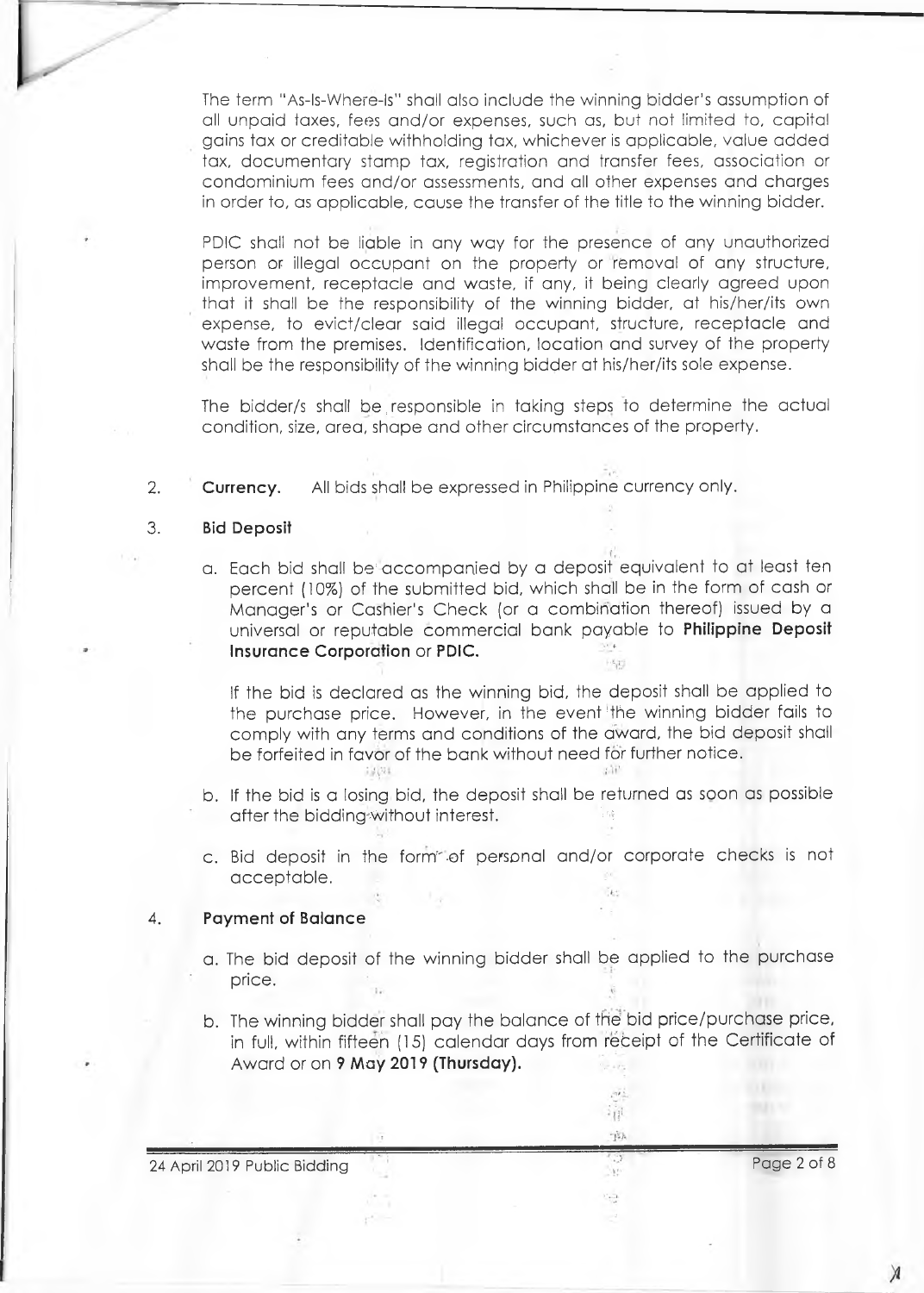- c. The payment may be made directly to the PDIC Cashier counter at the 3rd floor, SSS Bldg., Ayala Ave. corner V.A. Rufino St., Makati City or, upon prior arrangement, may be remitted on-line.
- d. If the winning bidder fails to pay in full the balance of fhe bid price within the prescribed period, the award shall automatically be cancelled and his/her/its bid deposit shall be forfeited in favor of the bank.
- e. The checks should be cleared by drawee bank; otherwise the award is automatically cancelled.

### **D. QUALIFIED BIDDER**

- 1. Bids shall be accepted from Filipino citizens only, or from corporations or associations with at least sixty percent (60%) of the capital is owned by Filipino citizens.
- 2. Bids shall be accepted from direct buyers only.

### **E. RESPONSIBILITIES OF BIDDERS**

- 1. The PDIC sells only whatever rights, interest and participation the bank may have on the properties and the bidder is charged with full knowledge of the nature and extent of said rights, interest and participation. The bidder shall have the responsibility to conduct due diligence on the condition, status and ownership of the properties and, for this purpose, make the appropriate inquiries or verification with the applicable registries or government agencies and units, and other entities. Supporting documents in the custody of PDIC may be examined upon request. The bidder shall' have the responsibility to secure certified true copy of title and/or latest tax declaration from the Registry of Deeds or City/Municipal Assessor's Office, respectively.
- 2. The bidder represents and acknowledges that he/she/it has examined the property and verified' its title and other documents relative thereto and shall • hold PDIC and/or the' bank free and harmless from liabilities arising from the sale of said property. The bidder is strongly advised to conduct ocular inspection of the property/ies he/she/it interested in.
- 3. The bidder represents and acknowledges to have full knowledge of any and all unpaid capital gains taxes, withholding taxes, documentary stamp taxes, transfer taxes, registration fees and holds himself/herself/itself solely liable for the payment thereof.
- 4. The bidder represents and acknowledges having full knowledge of any and all unpaid real property taxes, condominium or homeowners association dues, utility bills and other assessments due on the property and holds himself/herself/itself liable for the payment thereof.
- 5. The descriptions of the properties and the disclosures in the Invitation to Bid are based only on records available to PDIC. The bidder shall be responsible  $\cdot$  for taking steps to verify the actual physical condition, size or area of the

24 April 2019 Public Bidding Page 3 of 8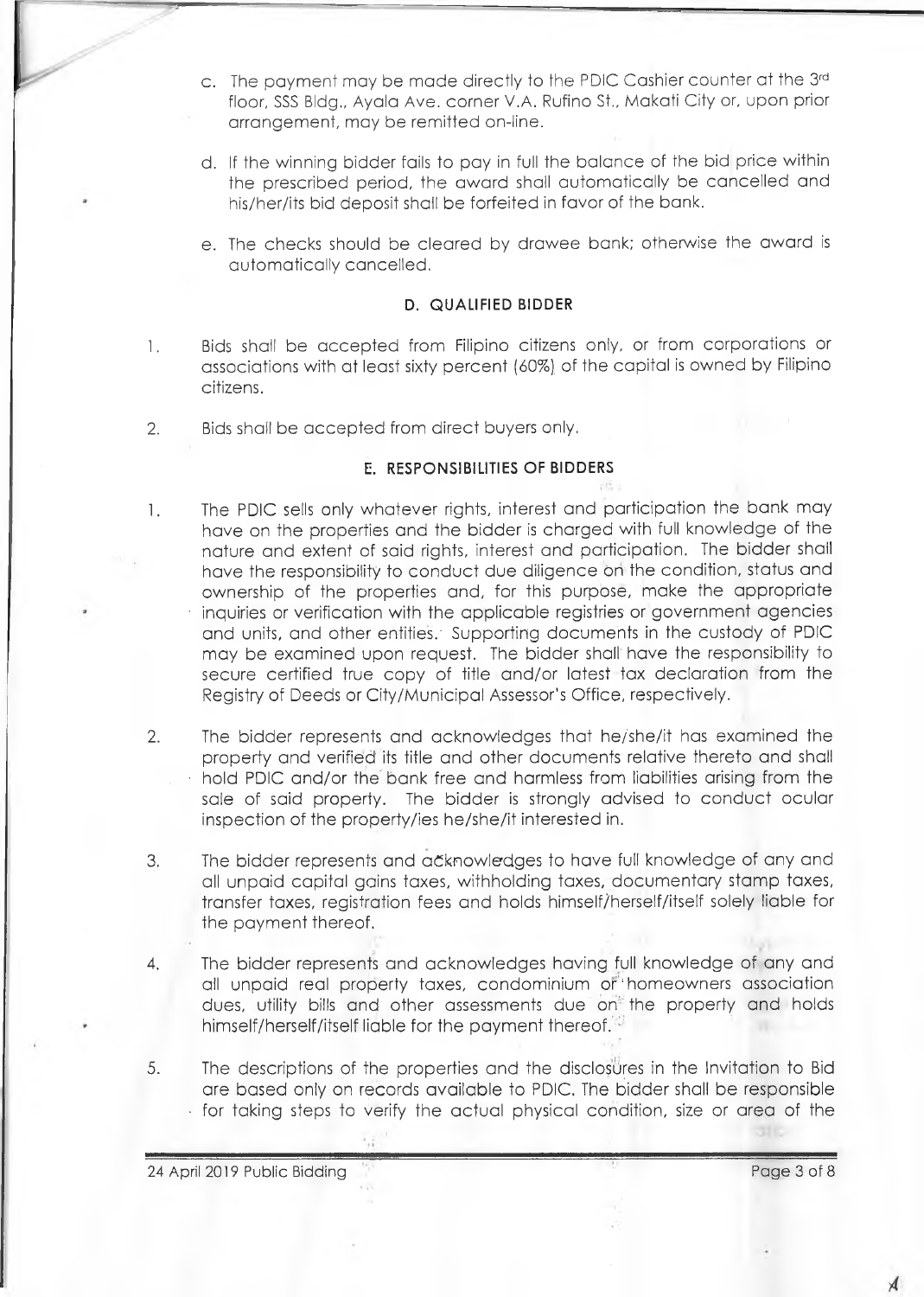property, the status of the title or other evidence of ownership, as well as the existence of any lien or encumbrance thereon.

- 6. By submitting a bid, the bidder agrees to be bound by the provisions of the Conditions of Bid. Any bid received that is (or purports to be) conditional, including any alteration to the Conditions of Bid, shall be considered ineligible and shall be rejected.
- 7. . Each bidder is responsible for the proper preparation and submission of his/her/its bid. PDIC or any of its officers or employees shall not be responsible for mistakes in the completion or submission of bids.

### **F. SUBAAISSiON OF BIDS**

- 1. Bidders/observers are advised to bring proper identification (ID) with photo which shall be required for entry to the bidding area. Bidders are also . advised to come one (1) hour earlier than the 1:45 p.m. (PDIC time) deadline for submission of bids to allow enough time for registration. *PDIC RESERVES THE RIGHT TO LIMIT ATTENDEES/WITNESSES TO THE BIDDING VENUE.*
- 2. Only registered bidders are allowed to drop their bids and participate in the bidding.
- 3. A bidder shall submit his/her/its bid in two (2) separately-sealed envelopes (colors white and brown) addressed to the PDIC-ROPA Disposal Committee. The white envelope shall contain the **duly signed bid form** while the brown envelope shall contain the **bid deposit and documentary requirements of the bid.**
- 4. The white envelope.shall be marked as "BID PROPOSAL" while the brown envelope shall be marked as "BID DEPOSIT AND DOCUMENTS". The two envelopes shall be addressed to the ROPA Disposal Committee and stapled together.
- 5. The white envelope shall contain the duly signed and accomplished bid form.
- 6. The brown envelope shall contain the following documents:

a. Duly signed Conditions of Bid;

- b. Bid Deposit equivalent to at least ten percent (10%) of the submitted bid;
- c. In case of individual bidders with representative, the duly notarized Special Power of Attorney (SPA) (Annex B) executed by the bidder.

NOTE: Bids coming from organizations not registered with the Securities & Exchange Commission shall be considered as bids from individuals, i.e., bids of the persons signing the bid.

- d. In case of duly registered single proprietorship:''
	- d.l Copy of the current Department of Trade and Industry registration;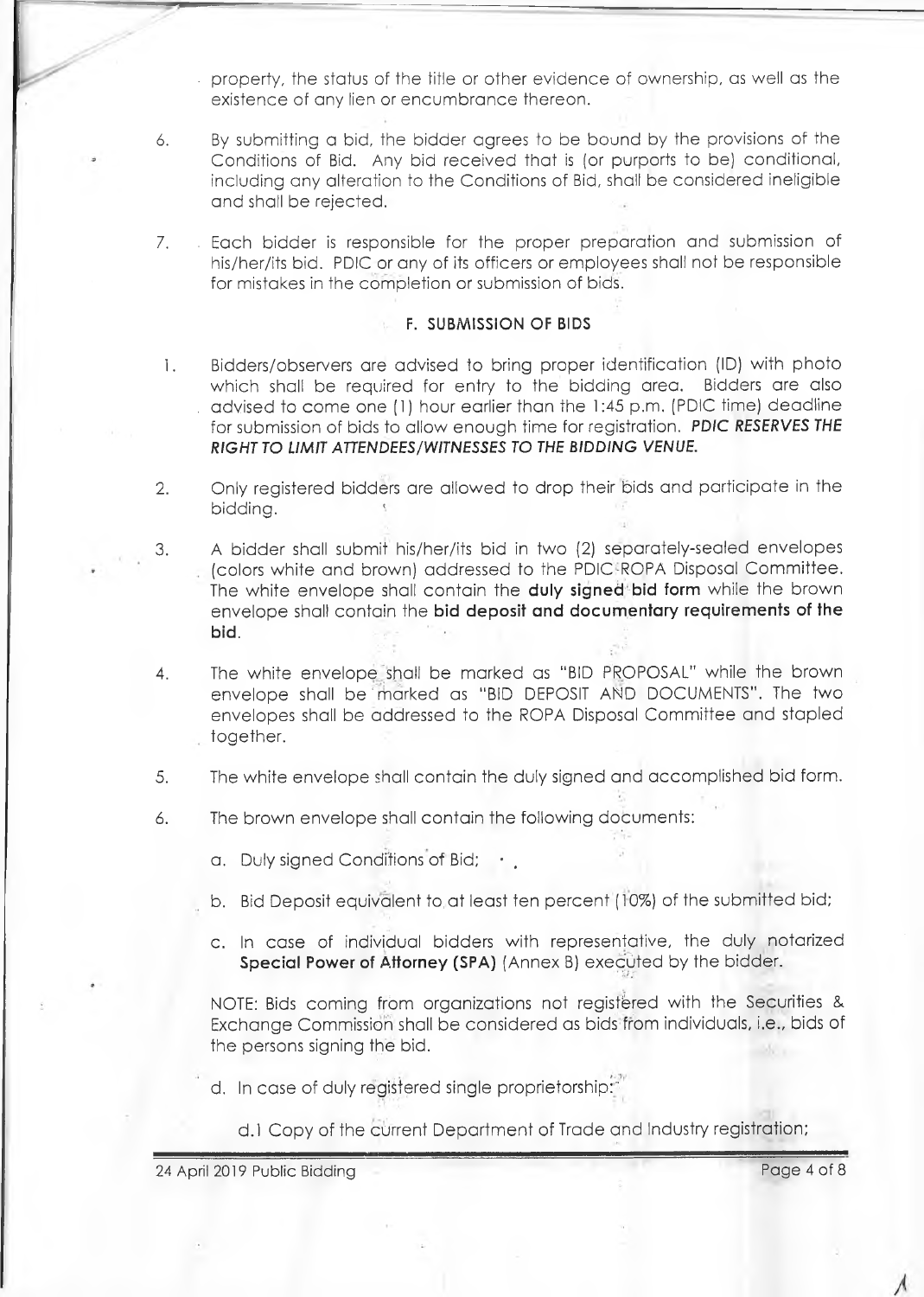d.2 Copy of the current Mayor's Business Permit; and

- d. 3 Special Power of Attorney, if the proprietor shall be represented by another individual in the bidding.
- e. In case of duly registered corporations, associations, partnerships or other forms of organization:
	- e. lThe **Secretary's Certificate** (Annex C) executed by the Corporate Secretary, or its equivalent, certifying to the Board decision/s and authenticating the signature of the authorized representative shall be attached to the bid form;
	- e.2Copy of the Securities & Exchange Commission-issued Certificate of Registration, or Certificate of Filing in case of amended Articles of Incorporation;
	- e.3 Copy of the current Mayor's Business Permit and/or official receipt;
	- e.4 Copy of Articles of Partnership or Incorporation, as the case may be; and
	- e.5 Copy of the Articles of Cooperation and registration with the Cooperative Development Authority, in the case of cooperatives.
- 7. Both envelopes must be sealed and must have the bidder's or his/her/its authorized representative's signature across the flap.
- 8. Bidders must register and drop their bids at the designated bid box starting at 9:00 a.m. (PDIC time) up to 1:45 p.m. (PDIC time) on the published bidding date.

## **G. OPENING OF BIDS**

1. Modification/alteratioh/withdrawal/cancellation of bids shall not be allowed once a bid has been dropped in the designated bid box.

# **H. EVALUATION OF BIDS**

- 1. If there are several bidders for the same property, all the white envelopes • containing the bids for the said property shall first be opened to determine the highest bidder/bid price. .
- 2. The Committee shall then examine the bid documents of the highest bidder contained in the brown envelope to determine if his/her/its bid is a complying bid. If such bid is riot a complying bid, the Committee shall proceed to successively evaluate the documents in the brown envelope of the next highest bid until a complying bid is reached. Upon declaration by the • Committee of a winning bid, all opened or unopened brown envelopes of the losing bidders shall be returned.

A complying bid is the bid that meets the minimum disposal price, accompanied by the required bid deposit in cash, Manager's or Cashier's

24 April 2019 Public Bidding Page 5 of 8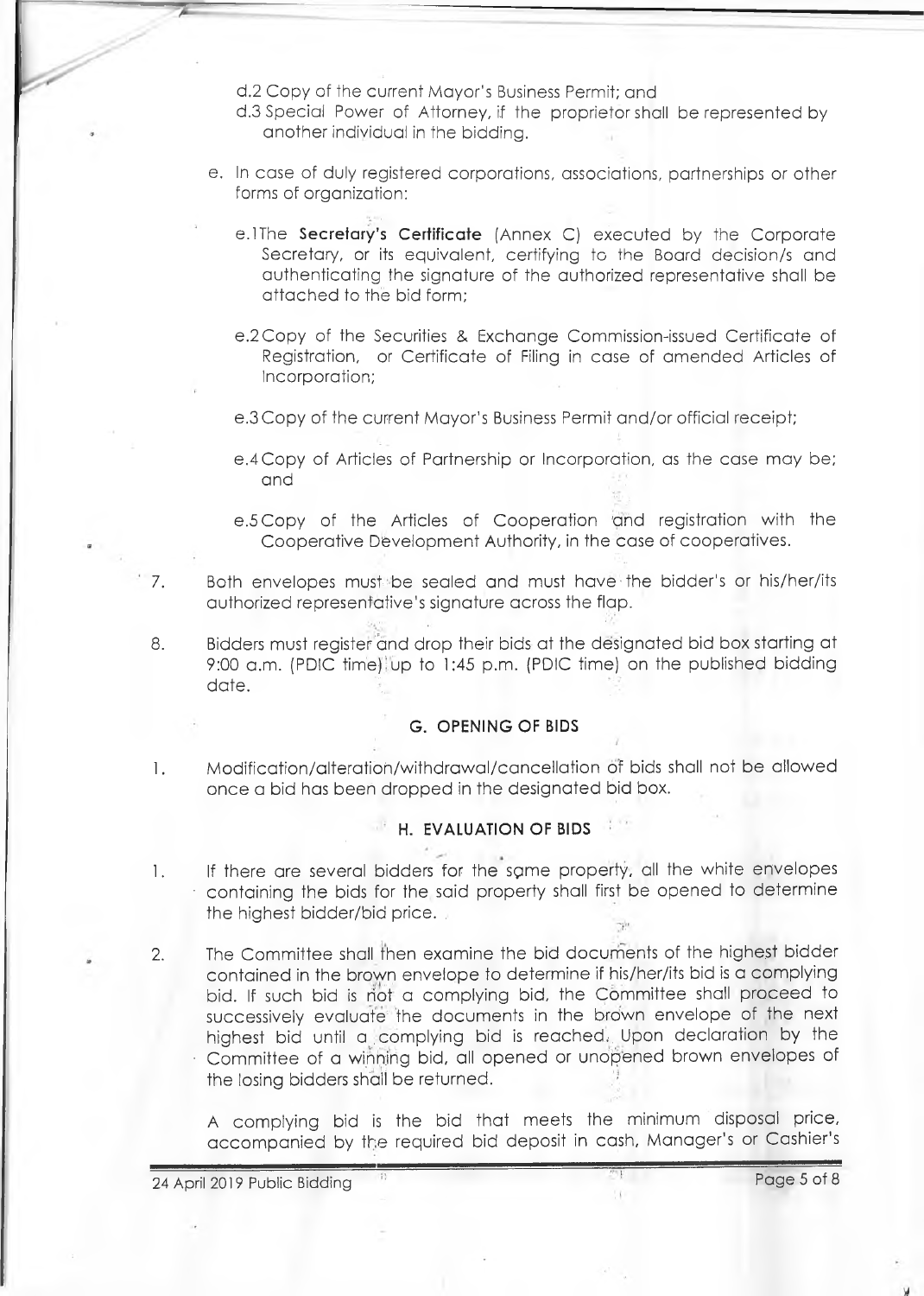Check (or a combination thereof) and meets all. the other conditions stated herein. Any bid below the minimum disposal price,, not accompanied by the required amount and/or form of bid deposit shall be disqualified automatically.

- 3. In the event of a tie for the highest bid, the bid documents of the tied bidders shall be examined to determine if these are complying bids. The Committee shall resort to an open bidding (viva voce) on the same day to be participated in by the complying tied bidders only.
- 4. If there is only one bidder for a property, the Committee shall declare the lone bid as the winning bid, if found to be a complying bid.

In cases where the documents submitted by a lone bidder as required under Section F are deficient or defective, the Committee, may at its discretion, declare the bid most advantageous and conditionally award the property to the lone bidder subject to the completion or correction of the deficiency or defect. The bidder shall complete or correct the deficiency or defect not later than 5:00 p.m. (PDIC time) of the working day following the bidding date; otherwise, the bid shall be declared as non-complying and the bid deposit shall be forfeited.  $5.556$ 

## **I. VIVA VOCE BIDDING**

 $\frac{\partial^2}{\partial x^2}$  .

**Points!** 

- 1. The viva voce bidding shall start not later than one and a half hours after the main bidding. The Chairperson shall designate a Bid Master from among the members of the Committee who shall conduct the-viva voce bidding.
- 2. The starting bid price in the viva voce bidding shall be the tied price plus one percent (1%) or Php1,000.00, whichever is higher.
- 3. A bidder shall raise his/her hand if he/she wants'to make a bid at the new price announced by the Bid Master. 市田

The minimum amount to be added to the last bid price shall not be less than 1% or P500, whichever is higher.  $-17M$  $\lesssim \frac{5\pi}{6\pi}$  .

- 4. . The process continues until the last bid is declared'the winning bid in the open bidding after the Bid Master'has counted 3 times from the announcement of the last bid price and declares the bidding closed.
- 5. The winning bidder in the viva voce bidding shall pay an additional bid bond/deposit equivalent to at least 10% of the difference between the last bid price and the tied bid. The additional bid deposit shall be paid not later than 5:00 p.m. (PDIC-time) of the following working day. Failure to pay the additional bid bond/deposit shall result in the cancellation of the award and forfeiture of his/her/its bid bond/deposit in favor of the bank.
- 6. All other provisions in the Conditions of Bid for the main bidding shall apply to the viva voce bidding.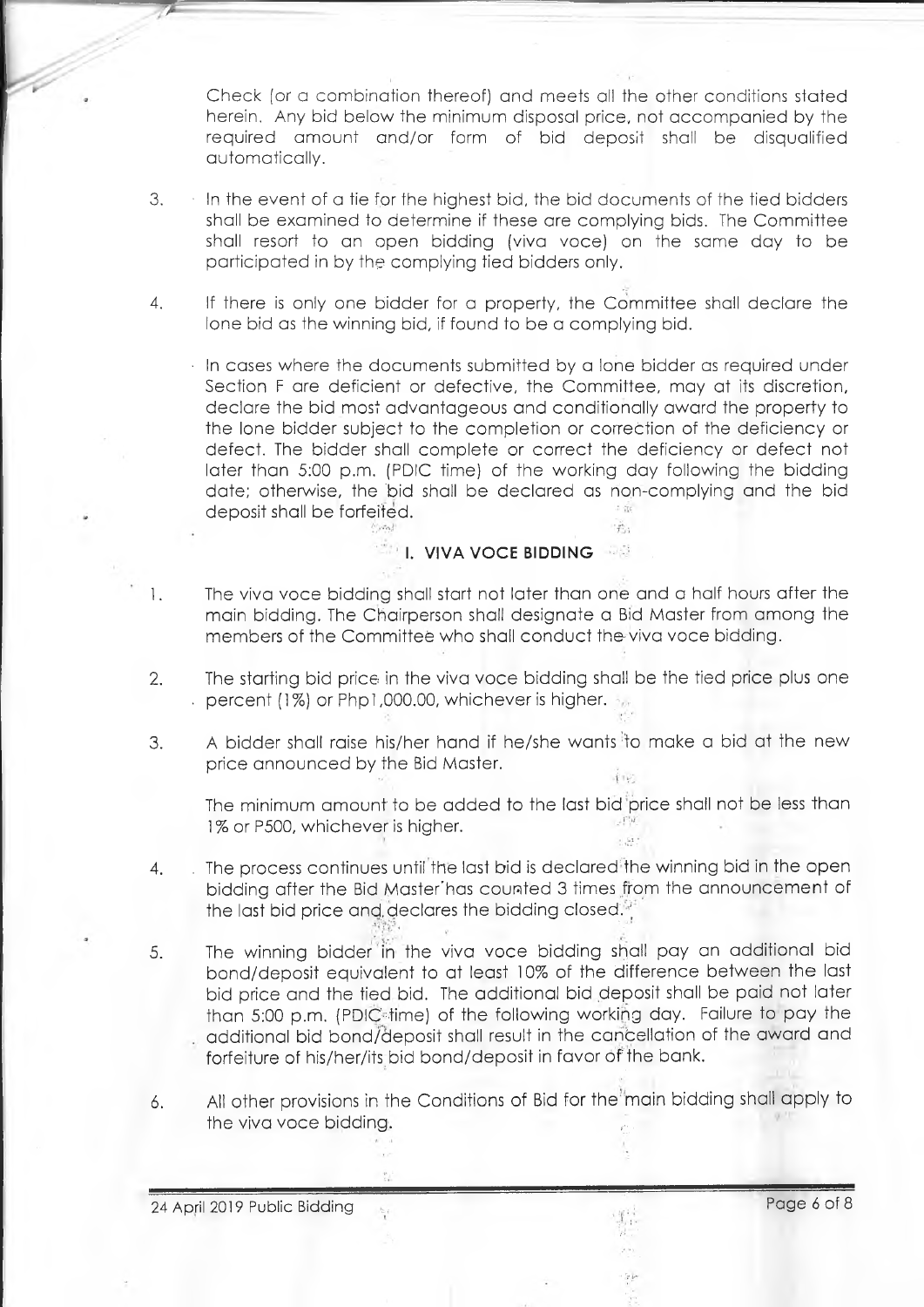in case of a tie and one of the tied bidders is not present and his/her/its designated representative is unable to decide if the, bidder is interested to participate in the viva voce bidding, the Committee shall award the property to the bidder present during the bidding at the starting bid price specified in Section 1.2.

#### **J. WINNING BIDDER**

1. The Committee shall issue a "Certificate of Award" to the winning bidder on the day of the bidding.

2. A Deed of Absolute Sale or any other conveyance document covering the property sold shall be executed within ten (10) working days from receipt of full payment of the purchase price.

3. The winning bidder shall respect the leasehold rights existing on the property, if any, including the required period of notice of termination of the lease contract. • *j*

4. The winning bidder-shall undertake the responsibility of acquiring and maintaining peaceful possession and enjoyment of the property without seeking the assistance-of PDIC.

#### **\* : K.. TAXES, FEES AND EXPENSES**

- 1. The winning bidder shall assume the payment of appropriate taxes, fees, charges and expenses in connection with the sale of the property and the transfer of the ownership to himself/herself/itself including, but not limited to ' capital gains tax or creditable withholding tax, whichever is applicable, value added tax, documentary stamp tax, notarial fees,.registration expenses, legal and research fund fees, entry fees and such .other fees and expenses incidental to the execution and registration of the Deed of Absolute Sale.
- 2. All accrued taxes and charges on the property,, and those accruing after receipt of the Certificate of Award, such as, but hot limited fa, realty taxes, condominium or homeowners association dues, electric and water bills, as well as special assessments, shall be for the account of the winning bidder.
- 3. For real estate properties whose'titles are not yet transferred in the name of the bank, consolidation of the title shall be undertaken by the winning bidder and expenses for the same shall be for his/her/its account.

### **L. OTHER CONDITIONS**

1. • The holding of the bidding on the published date shall be cancelled in case of a declaration of a' non-working day or due to fortuitous events. In Which case, the bidding shall be held on the next working day at the same time and venue. If there are any bids registered and submitted prior to the declaintion of a non-working day and before the opening of bids, these shall be returned unopened immediately after the announcement of the suspension of work,

> $\mathcal{E}^{\text{unif}}$  $\mathbb{R}^2$

> > ë, 准

24 April 2019 Public Bidding Page 7 of 8

 $16 - 71$